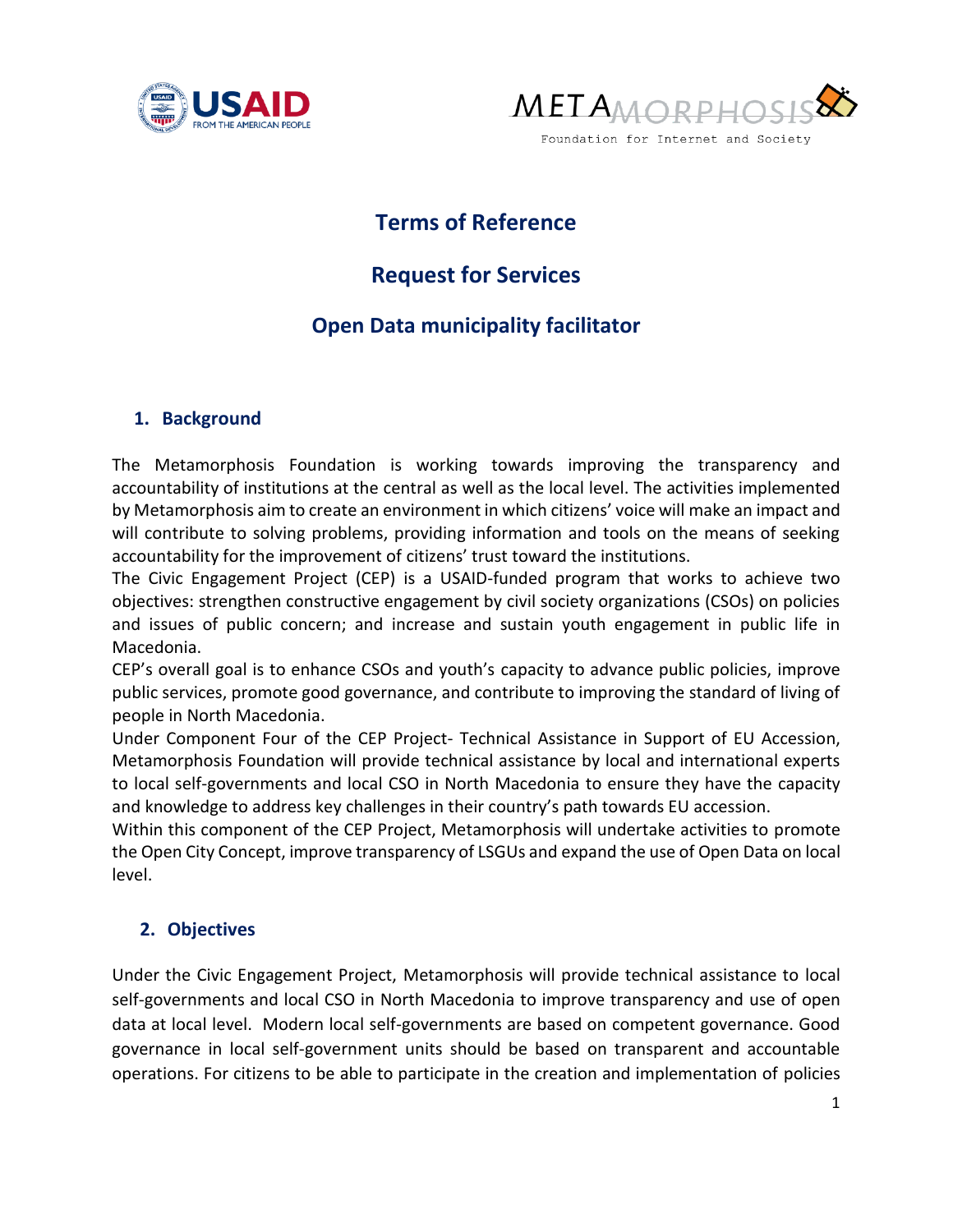at the local level, they must be informed about the work of the municipalities. Оpen data practices are essential to any effort to increase transparency in governance. The increased availability of government data leads to a better-informed citizenry and civil society, and thus greater accountability. Getting local government bodies in the habit of sharing data also helps shift the mindset of public officials towards greater engagement with the public. Metamorphosis support under this activity will ensure improved transparency, better use of open data and more efficient institutions at local level.

In the upcoming period, Metamorphosis will provide assistance to all interested LSGUs for improving their transparency and openness. For this we need to engage Open Data municipality facilitator that will assist approximately 5 municipalities (per cycle) in opening their data.

### **3. Tasks and Responsibilities**

Open Data municipality facilitator will be engaged to support the project activities described above. The Open Data municipality facilitator will support approximately 5 municipalities per cycle (6 weeks' duration) in opening their data. The total number of cycles is estimated to be 3 (18 weeks total).

The Open Data municipality facilitator will provide online hands-on support to approximately 5 municipalities (per cycle) that will include:

- support the municipalities in identifying datasets;
- preparing datasets with good structure;
- conversion of datasets into open format;
- assist the municipalities in publishing their data;
- assist municipalities in preparation of dataset catalogue (if needed).

The facilitator should hold at least three online meetings with each municipality and also provide desk support upon request. Each municipality should publish minimum 5 datasets in open format on their web site and/or the website data.gov.mk. Municipalities should be encouraged to open and publish more datasets.

The facilitator will coordinate with the Open Data Team Lead and the Metamorphosis Foundation throughout the process and will jointly define the steps. Metamorphosis Foundation will support the facilitator with all available resources and contacts during the engagement timeframe.